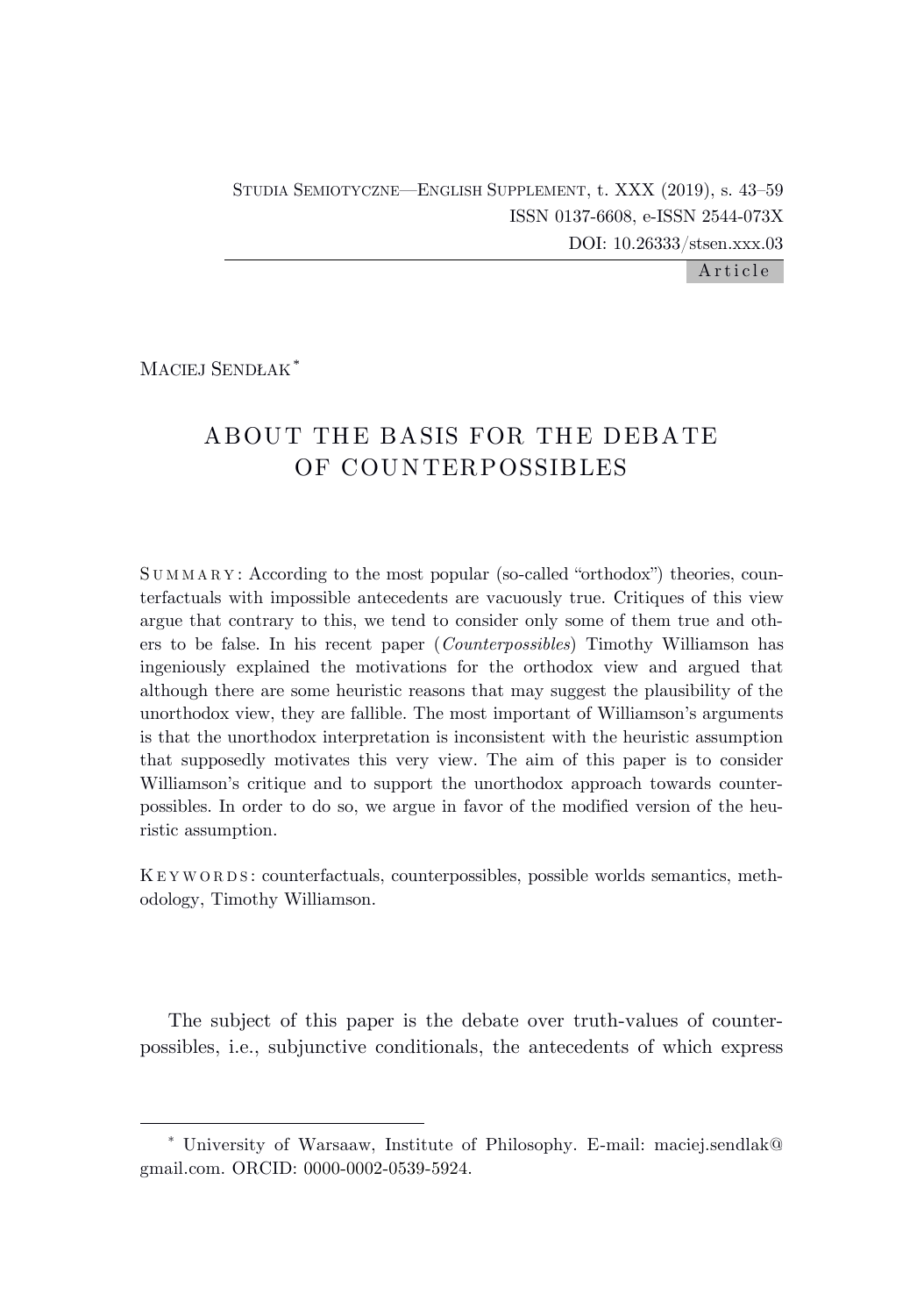impossibility.<sup>1</sup> On one side of this debate are advocates of so-called orthodoxy, which tracks back to the works of Robert Stalanker (1968) and David Lewis (1973), and which nowadays is defended by Timothy Williamson (2007; 2016b; 2018). Orthodoxy has it that every counterpossible is true. On the opposite side, there are advocates of unorthodoxy, who argue in favor of the thesis that some counterpossibles are false (Yagisawa, 1988; Nolan, 1997; Priest, 2009; Brogaard & Salerno, 2013).

The main aim of this paper is to reply to two of orthodoxy's arguments against motivations for the unorthodox approach (Williamson, 2016b; 2018). The first one has it that intuitions that underpin unorthodoxy are in tension with commonly accepted rules of counterfactuals. The second one aims to highlight a misunderstanding of the orthodox approach. Being an advocate of orthodoxy, Williamson argues that this misunderstanding results in an implausible characterization of this approach. Both arguments are meant to provide reasons for which unorthodoxy may be considered an implausible view.

I aim to look closely at those charges and to refute them. Firstly, I am going to argue in favor of the consistency of the unorthodoxy and the main rules of counterfactuals. Further, the question that Williamson considers to be based on a misunderstanding of orthodoxy will be revised. I believe that this will allow the justification of unorthodoxy.

Two aspects of the debate should be stressed right away. The subject of the debate is the truth-value of counterpossibles. Some critics of orthodoxy suggest that the vacuous truth of counterpossibles entails a lack of their semantic informativeness or that their meaning is independent of the consequent (Brogaard & Salerno, 2013). It is debatable whether orthodoxy entails this. This will not be a subject of this paper, for I am going to focus merely on the explicit thesis of orthodoxy, according to which every counterpossibles is vacuously true.

Secondly, my aim is not to argue in favor of either the inconsistency of orthodoxy or its implausibility due to the thesis of the vacuous truth of every counterpossible. It should be noted that some advocates of this approach try to provide an alternative explanation of the common intuition that some counterpossible are false. This is often done by moving the burden of the problem from semantics into pragmatics. Accordingly, it is claimed that while every counterpossible is vacuously true, there are good

<sup>1</sup> This material is based on the work supported by National Science Centre (NCN), Poland (Grant No.2016/20/S/HS1/00125).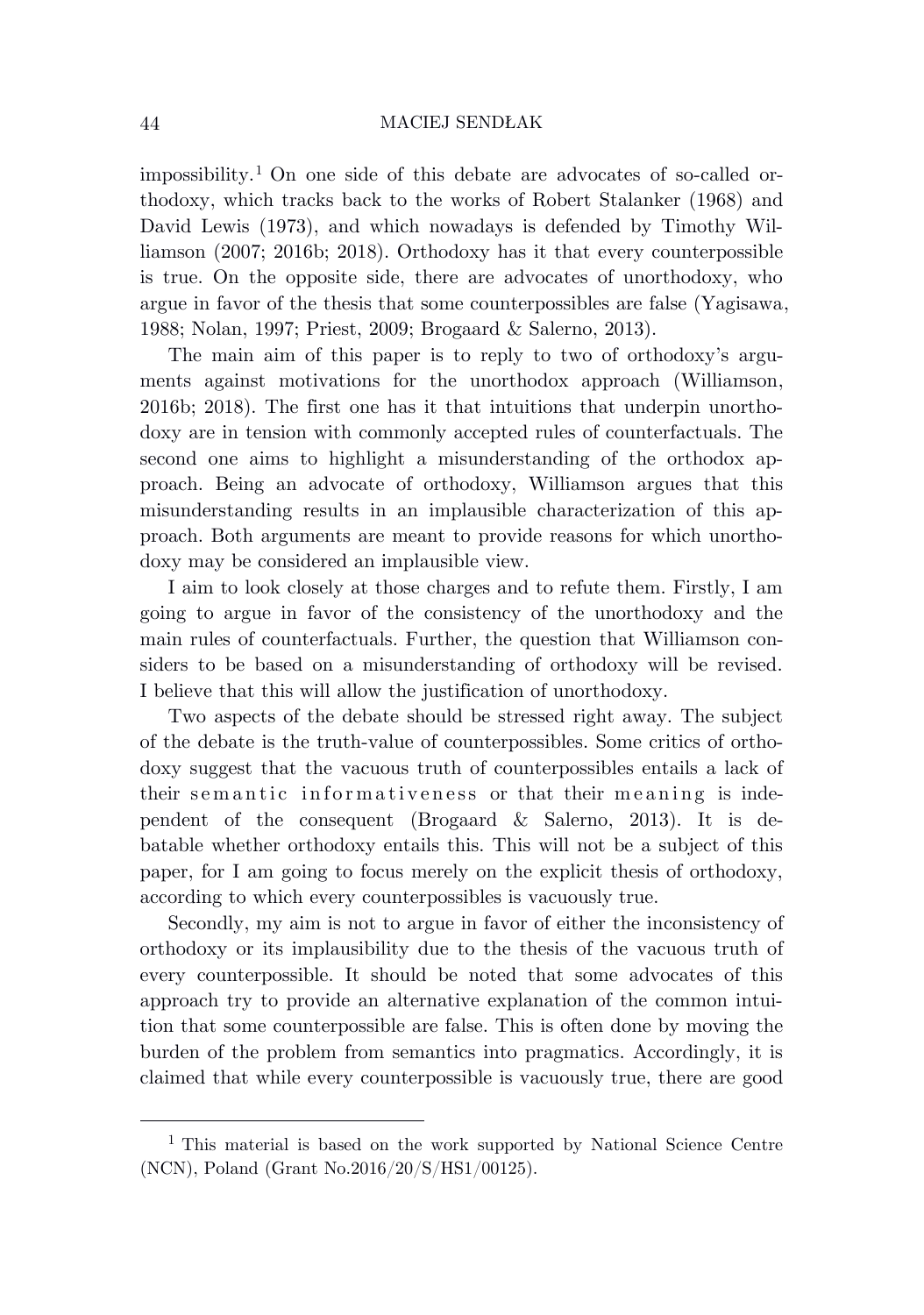pragmatic reasons for which we do assert some of them and do not assert others (Emery  $\&$  Hill, 2017). While this is an exciting proposal and focusing on the pragmatic aspects of counterfactuals has a long tradition, 2 analysis of this goes beyond the aim of this paper. This is because more than the efficiency of the orthodox approach, I am interested in arguing in favor of the thesis that unorthodoxy is a consistent, well-motivated, alternative to orthodoxy, worth further development. After all, the lack of consistency is what unorthodoxy has been charged with by Timothy Williamson.

In order to do so, I shall begin with a rough characteristic of what counterfactuals are and what are the motivations that underpin both the orthodoxy and the unorthodoxy. After this, I shall focus on the argument that is meant to prove the inconsistency of unorthodoxy. Further, the question of a misunderstanding of orthodoxy will be reconsidered. The last part is devoted to the methodological aspect of the debate.

## COUNTERFACTUALS

Counterfactuals are complex propositions that are often expressed as "If it had been the case that *A*, then it would be the case that  $C'(A>C)$ , where A (antecedent), and C (consequent) are propositions, e.g.:

- (1) "If the match had been scratched, it would have lighted."
- (2) "If there had been no email controversy, Hillary Clinton would have won the election."
- (3) "If Christopher Columbus had reached the place he was planning to reach in 1492, he would have arrived in Japan."

By the use of this kind of proposition, we indicate an essential connection between what is expressed by the antecedent and the consequent. We refer to them both in everyday life as well as in scientific discourses. They are considered to be an inherent aspect of gaining and transferring knowledge, expressing our beliefs, opinions, and attitudes, and stimulate our behavior (Edgington, 1995; Bennett, 2003; Williamson, 2016a).

It seems that one of the reasons for which we consider counterfactuals to have such importance for our intellectual life is that we ascribe them different truth-values. While we tend to consider (1) true, (2) is false.

<sup>2</sup> See the works of Grice (1975) and Jackson (1988).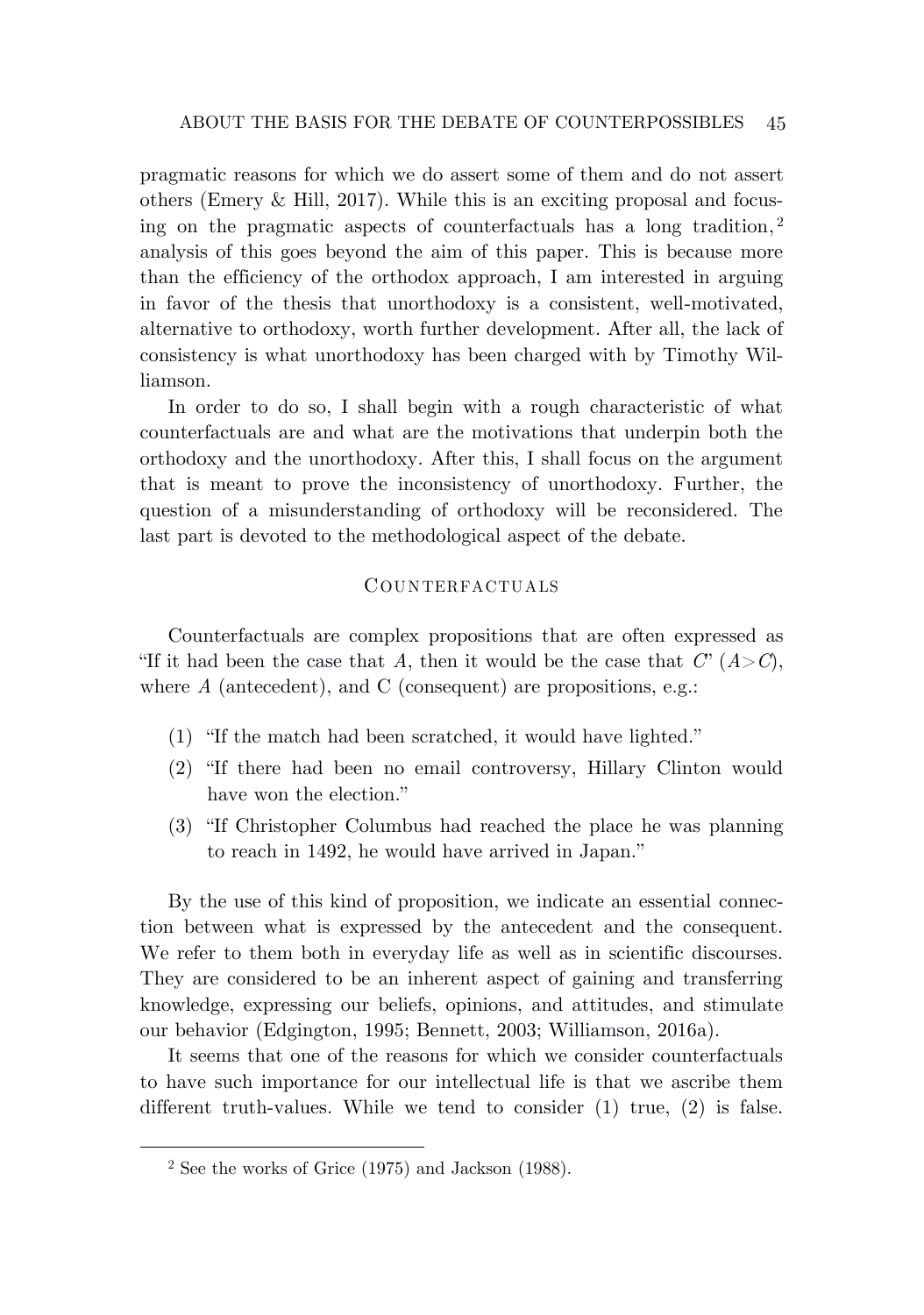Even though the claim that counterfactuals have different truth-values is close to banality, providing the proper truth criteria for such complex expressions is hardly a trivial endeavor. It should be noted that this is not the question of whether Columbus was planning to arrive in Japan, or of whether the email controversy was the only reason for which Clinton lost to Trump. While these may have some importance for the analysis of counterfactuals in general, the main issue is to provide a semantic criterion of truth-value for complex propositions such as (1–3).

## POSSIBLE WORLDS SEMANTICS

The most popular analysis of counterfactuals is the one provided in terms of possible worlds semantics. This has it that sentences that contain modal operators of possibility—"it is possible that *p*" (or "it could be the case that  $p''$ )—should be understood as ones that state that there is a possible world where *p* is the case. It is claimed that each sentence of the form "it is possible that *p*" is true if and only if there is a world (actual or merely possible) where  $p$  is the case. Thus, "Christopher Columbus could have reached Japan in 1492" should be interpreted as one which states that there is a possible world, where Christopher Columbus did reach Japan in 1492. Likewise, sentences that contain a modal operator of necessity, e.g., "It is necessary that  $p$ " (or "It has to be the case that  $p$ ") are true if and only if in every possible world it is the case that *p*. Thus, "It is necessary that  $2+2=4$ " is true because in every possible world, it is the case that  $2+2=4$ . If it had been otherwise, i.e., if there had been a possible world where  $2+2$  does not equal 4, then we would have to admit the truth of "It is possible that  $2+2$  does not equal 4."

Possible worlds semantics, by providing an analysis of modality, became an attractive model for the analysis of counterfactuals. Based on this, the two very similar approaches of Robert Stalnaker (1968) and David Lewis (1973) have been proposed. According to these,  $A > C$  is true in the actual world if and only if either:

(i) there is no possible world, where *A* is the case

or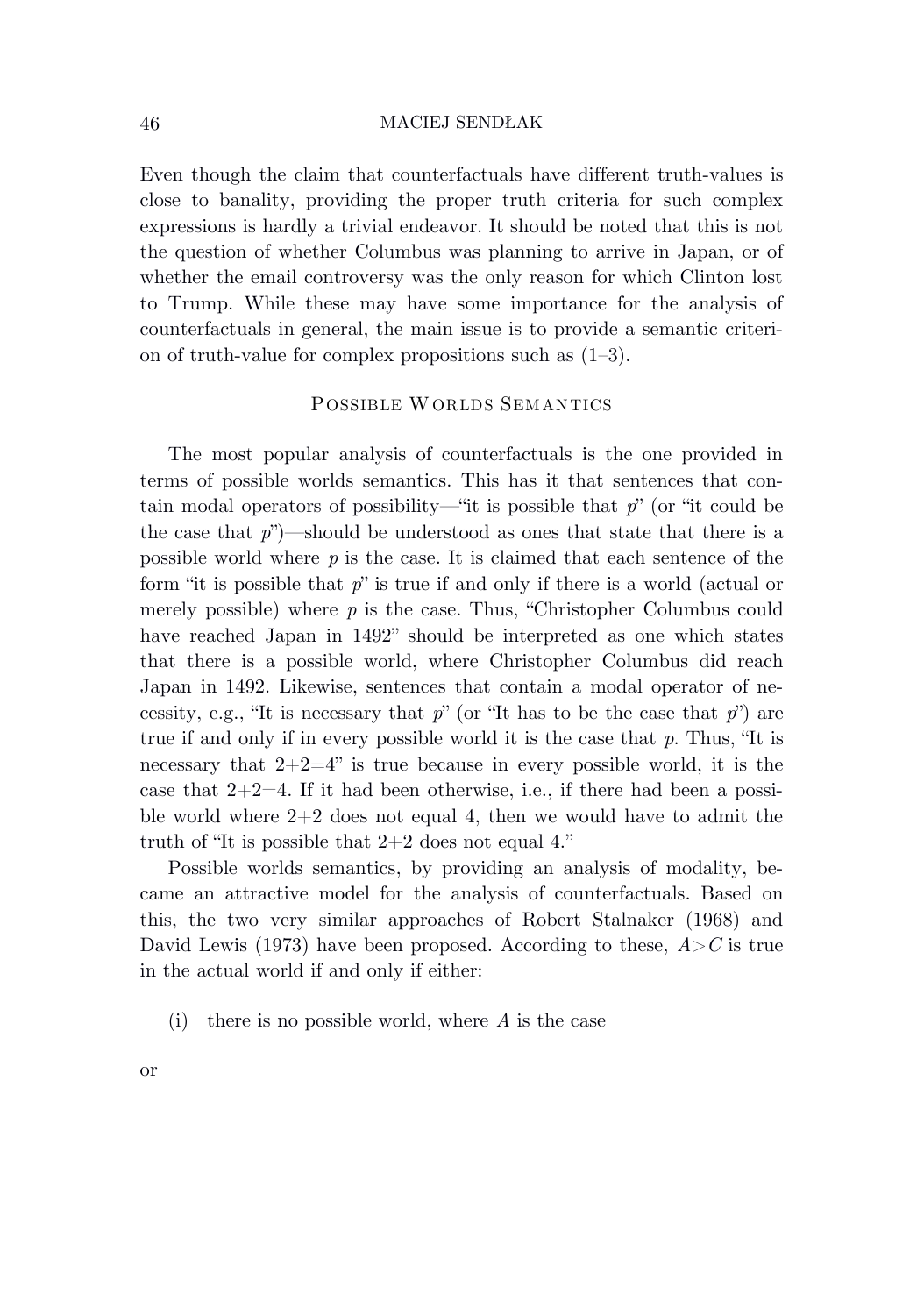(ii) there is a possible world  $w_1$ , where A and C are the case, and this world is more similar to the actual world than any possible world  $w_2$ , where *A* is the case, but *C* is not.

In virtue of the above, "If the match had been scratched, it would have lighted" is true because there is a world where the match is scratched and where it lights, and this world is more similar to the actual world than one where even though the match has been scratched, it does not light.

While possible worlds semantic is the most popular analysis of counterfactuals, it is not problem-free. One of these problems is somehow similar to that of paradoxes of material implication. As condition (i) has it, every counterfactual, which contain an impossible antecedent, is true. Thus, each of the below is true:

- (4) "If there had been a round square, geometry would be different to what it actually is."
- (5) "If there had been a round square, geometry would be the same as it actually is."
- (6) "If it had been raining and not raining at the same time, some contradictions would be true."
- (7) "(Even) if it had been raining and not raining at the same time, no contradictions would be true."
- (8) "If whales were fish, they would have gills."
- (9) "If whales were fish, they would not have gills."

Due to the impossibility of the antecedents (mathematical, logical, and metaphysical respectively) of  $(4-9)$ , each of these is true.<sup>3</sup> After all, each of them satisfies the condition (i). Since the truth of  $(4-9)$  does not depend upon consequences, they are considered to be vacuously true. This means that these are true regardless of the consequents.

<sup>3</sup> This shows that impossibility is not restricted to merely logical impossibility, which is usually of the form of the conjunction of two opposite propositions, *p* and  $\neg p$  (e.g., antecedents of (6) and (7)). It is claimed that an impossible state of affairs is a state that is realized in no possible worlds. Thus, if one admits that beyond logical truths the truths of mathematics and metaphysics are necessary, the antecedents of  $(4)$ ,  $(5)$ ,  $(7)$ , and  $(9)$  also express impossibilities.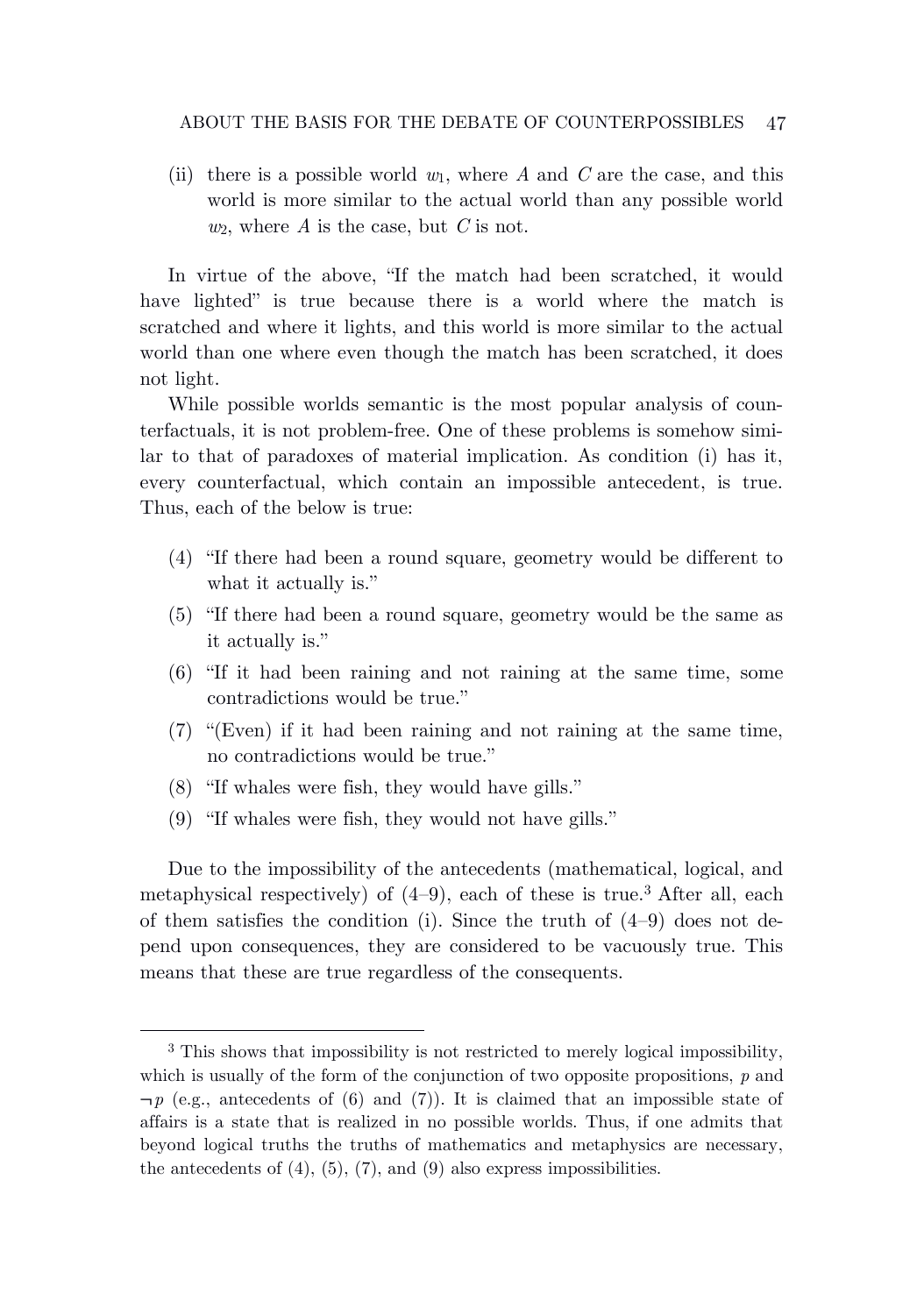The above consequence seems to go against common intuitions. While we tend to consider  $(4)$ ,  $(6)$ , and  $(8)$  true, they are not vacuously so. This partly depends upon the fact that we consider  $(5)$ ,  $(7)$ , and  $(9)$  false. After all, the fact that no square is round is grounded in the laws of geometry, the truth of propositions of the form  $p$  and  $\neg p$  is a contradiction, and one of the essential features of fish is that they have gills. Because of this, we are justified in expecting that an adequate analysis of counterfactuals will take these data into consideration and provide analysis, which would explain the falseness of expressions such as (5).

Philosophers who find this convincing argue in favor of a modification of possible worlds semantic analysis which is based on extending the domain of worlds to include impossible worlds, i.e., worlds where what is impossible in the actual world, is true. In virtue of this, some worlds contain round squares, true contradictions or whales that are fish. This results in a modified truth criterion of counterfactuals, which has it that  $A > C$  is true if and only if there is a possible or impossible world  $w_1$ , where *A* and *C* are the case, and this world is more similar to the actual world than any possible world *w*2, where *A* is the case, but *C* is not the case.

While this modification does justice to common intuitions about the falseness of some counterpossibles, it raises questions about the logical and metaphysical nature of worlds.<sup>4</sup> Even though this is a highly interesting issue, the plausibility of considering this is based on the assumption that the mentioned modification is justified in the first place. This assumption, however, is often questioned (Lewis, 1986, p. 7; Stalnaker, 1996). Among a number of arguments against belief in an impossible world, one aims to show that unorthodoxy on counterpossibles results in inconsistency (Williamson, 2018). Before going into details of this charge, I shall explicate the orthodox view.

## **ORTHODOXY**

The starting point of orthodoxy—as Williamson argues—is the fact that in virtue of intensional semantics every counterfactual with an impossible antecedent has the same intension, and hence the same truth-value.<sup>5</sup>

<sup>4</sup> See, e.g., (Berto, 2013).

<sup>5</sup> This is because the orthodoxy's domain of worlds does not include impossible worlds, which could represent various impossibilities.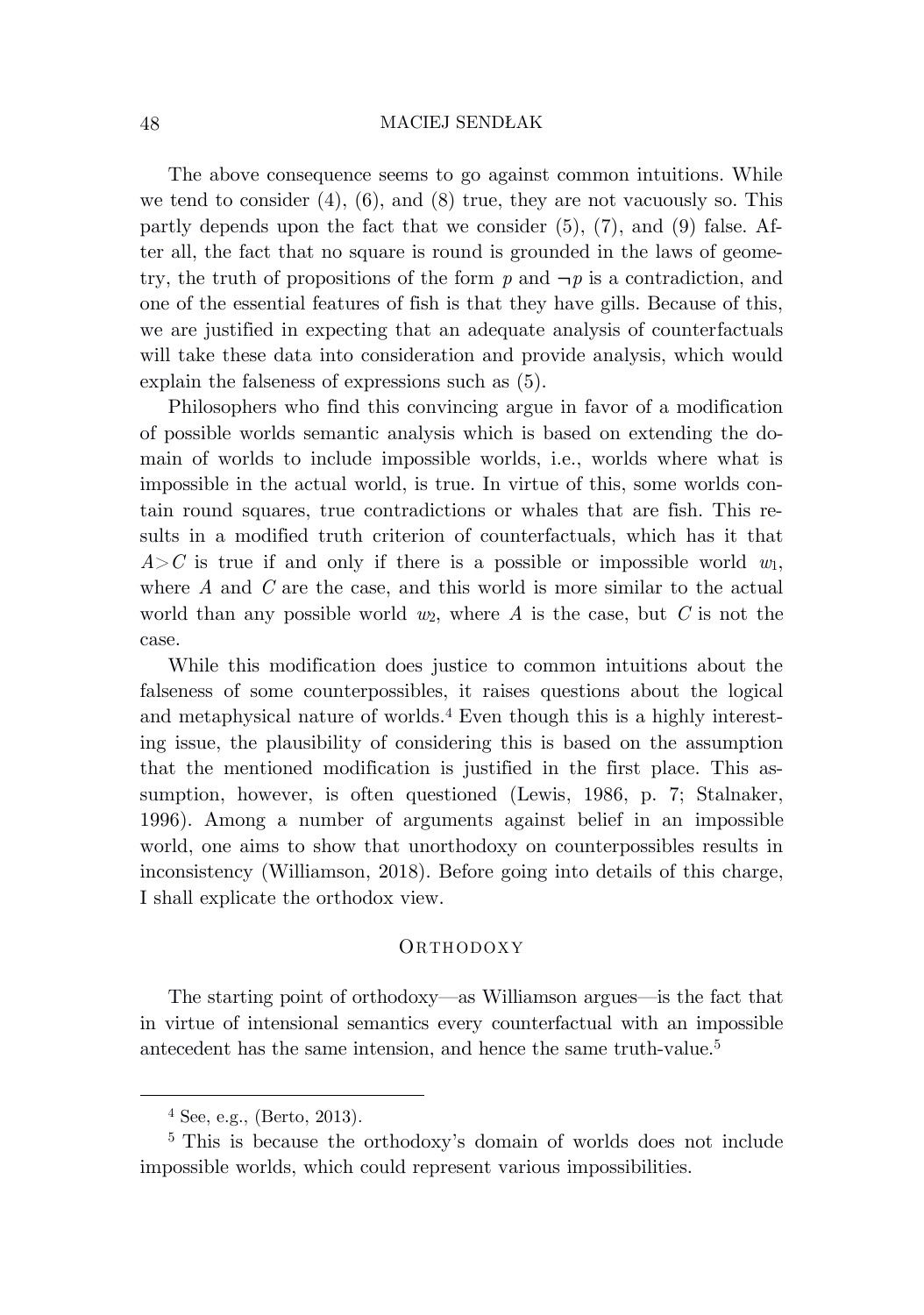This does not yet prejudge the question of whether each and every counterpossible is true or false. The additional assumption is that every counterfactual the consequent of which is a mere repetition of the antecedent (e.g.,  $A > A$ ) is true. This should not be controversial, for if there is a proposition of which we can be sure of its truth, *A*>*A* seems to be the right candidate. Since this is true regardless of whether "*A*" expresses possibility or impossibility, the mentioned assumption applied to counterfactuals of possible antecedent ("If Christopher Columbus had reached the place he was planning to reach in 1492, he would have reached the place he was planning to reach in 1492") as well as to counterpossible ("If there had been a round square, there would have been a round square"). Thus, if one agrees that each counterpossible has the same intension, and that each "*A*>*A*" is true, every counterpossible is true (Williamson, 2018, p. 1).

An advocate of unorthodoxy could argue that one of the reasons for which we assume  $A > A$  to be always true is that the negation of this, i.e.,  $A > \neg A$  is always false. After all, even if one has no knowledge with respect to  $\tilde{A}$ , one may assume that  $\neg \tilde{A}$  is inconsistent with it and that it is impossible for both *A* and  $\neg A$  to be true. Thus, the reason for a belief in the necessary truth of  $A > A$  ("If Christopher Columbus had reached the place he was planning to reach in 1492, he would have reached the place he was planning to reach in 1492", "If there had been a round square, there would have been a round square") is indirectly a reason for a belief in the falseness of  $A > \neg A$  ("If Christopher Columbus had reached the place he was planning to reach in 1492, he would not have reached the place he was planning to reach in 1492", "If there had been a round square, there would have been no round square"). This may suggest that the justification for the truth of  $A > A$  is also a justification for the falseness of  $A \geq -A$ .

Contrary to the above, advocates of orthodoxy argue in favor of the thesis which has it that if *A* expresses impossibility, both " $A > A$ " and " $A > \neg A$ " are true. As Williamson argues, this is partly grounded in the commonly accepted principle that counterfactuals distribute over conjunction in the consequent:  $((A > C) \land (A > B)) \equiv (A > (C \land B))$ . In virtue of this principle, the truth of  $A > A$  and  $A > \neg A$  result in the truth of  $A > (A \land \neg A)$ . While acceptance of this may raise some doubts, this merely shows that if the consequent of a given *A* is a contradiction, and if no contradiction is possible, the mentioned antecedent is not possible either (Williamson, 2018, p. 3). Thus, the acceptance of the truth of *A*>*A* and  $A > \neg A$  is grounded in the impossibility of *A*. In other cases, i.e., those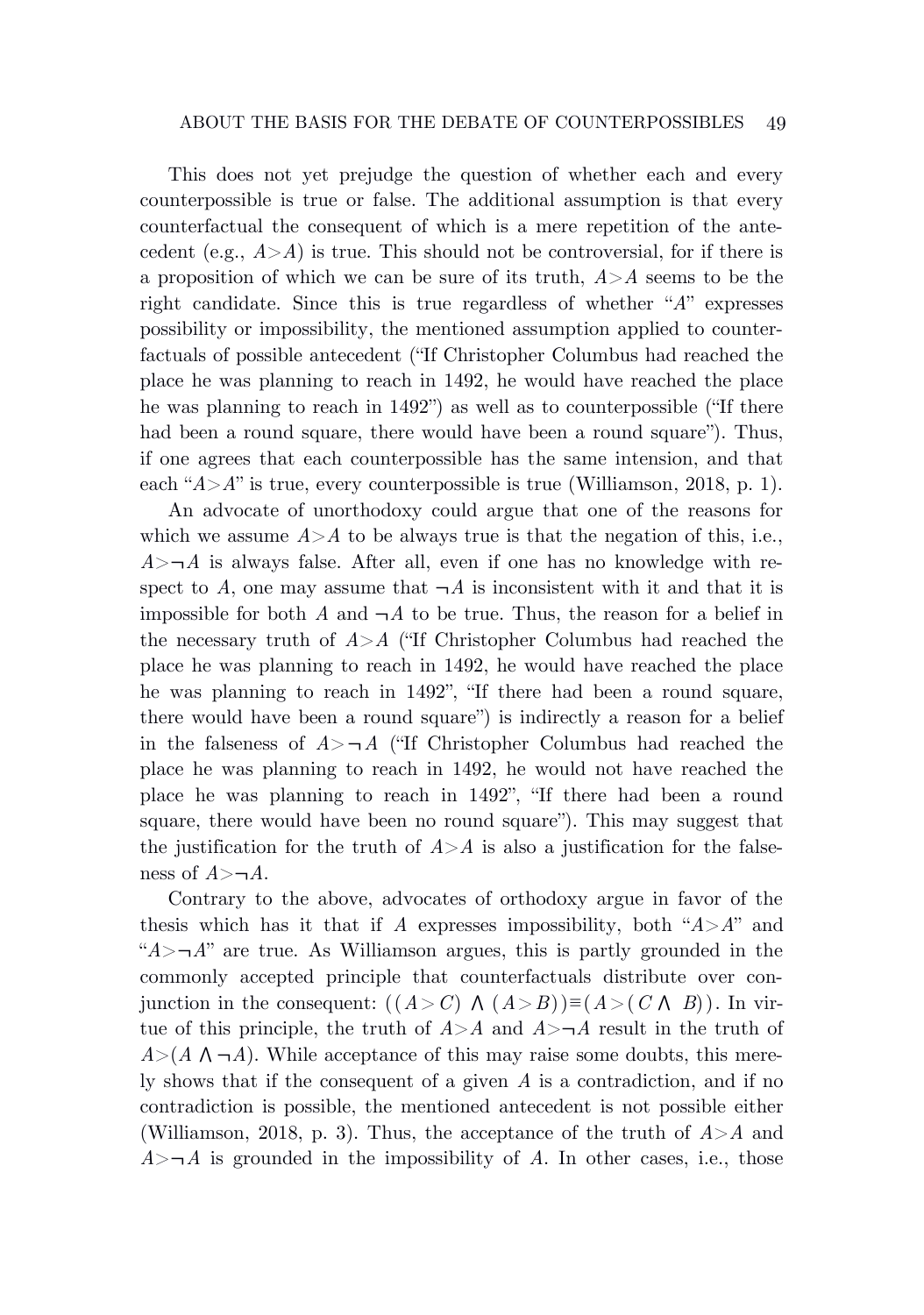where *A* is possible, the truth  $A > A$  entails the falseness of  $A > \neg A$  (Stalnaker, 1968, p. 106).

The reasoning mentioned above is a justification for a belief in the vacuous truth of counterpossibles rather than criticism of unorthodoxy. Since this heavily relies on the assumption of the nonexistence of impossible worlds, the extension of the worlds' domain by introducing impossible worlds, would result in the situation where we could choose between two alternatives—orthodoxy and unorthodoxy. This would be a real choice only if both alternatives were consistent approaches. In this respect, Williamson charged unorthodoxy with being inconsistent. The mentioned inconsistency is meant to be grounded in the motivation for the belief in non-vacuous counterpossibles. This is the subject of the following section.

## MISLEADING HEURISTICS

Considering the popularity of the orthodoxy, one may raise a question about the explanation of the common intuition which has it that some counterpossibles are false. Williamson sees the source of this intuition in what he calls heuristics, which is reflected in one of two expressions:

(HCC) Given that *C* is inconsistent with *D*, treat  $A > C$  as inconsistent with *A*>*D*.

or

(HCC<sup>\*</sup>) If you accept one of  $A > C$  and a  $A > \neg C$ , reject the other. (Williamson, 2018, p. 8)

As Williamson argues, the belief in the plausibility of the above is what is meant to justify the unorthodoxy on counterpossibles. Thus, in virtue of either (HCC) or (HCC<sup>\*</sup>), the truth of  $A > A$  should result in the falseness of  $A > \neg A$ . This—advocates of unorthodoxy seem to claim—gives an accurate picture of the way in which we use counterfactuals with possible as well as those with impossible antecedents.

Contrary to this, it is argued that while in many cases, the use of the above-mentioned heuristics is justified, they do not apply unrestrictedly. A counterexample to this is a counterfactual with an impossible antecedent. As has been shown previously, an advocate of orthodoxy argues that in such cases, both  $A > C$  and  $A > \neg C$  are true. Thus (HCC) and (HCC\*) apply to only those cases where the antecedent expresses possibility (Wil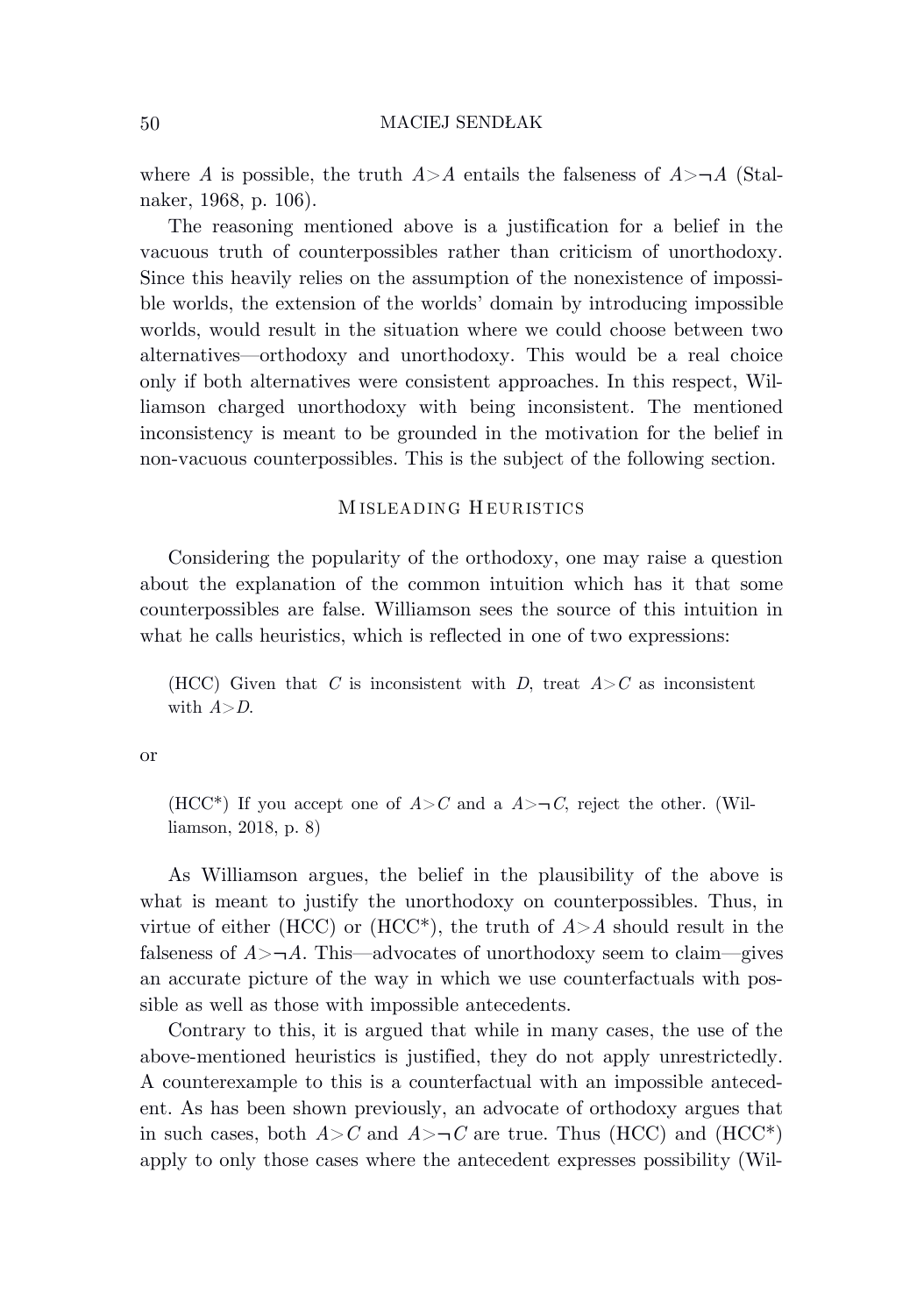liamson, 2018, p. 9). In other cases, to rely on the heuristics results in a consequence that is inconsistent with the orthodoxy, i.e., the claim that some counterpossibles are false.

The above observation focuses on the relation between the orthodoxy and heuristics and shows why—in virtue of the former—the unrestricted acceptance of the latter is implausible. This, however, allows for an alternative interpretation. Namely, one according to which the thesis of orthodoxy contradicts the common phenomena expressed by  $(HCC)$  or  $(HCC^*),$ so one should lean towards unorthodoxy. This would be justified if advocates of unorthodoxy could apply heuristics in an unrestricted way. As Williamson argues, this is not the case, which is meant to be shown by two counterpossibles:

- a)  $(A \land \neg A) > A$
- b)  $(A \land \neg A) > \neg A$

In virtue of (HCC) one should admit that the truth of (a) results in the falseness of (b). This, however, is problematic for at least three reasons. First of all, this would require rejecting one of the commonly accepted assumptions about counterfactuals, which has it that if an antecedent is a conjunction, then each conjunct of this is a consequent of this counterfactual, i.e.  $(A \land B) > A$  and  $(A \land B) > B$ . Secondly, acceptance of only one of (a) and (b) contradicts the principle of counterfactual distribution over conjunction in the consequent. After all, since both (a) and (b) have the same antecedent, one should conclude (c):  $(A \land \neg A) > (A \land \neg A)$ . Finally, since (c) is an example of a counterfactual of the form *A*>*A*, the falseness of (c) goes against the initial assumption about the truth of every counterfactual of the form  $A > A$ . Thus, the consequences of the heuristics which meant to justify the unorthodoxy are incompatible with the general assumptions about counterfactuals (Williamson, 2018, p. 8).

In virtue of the above, an advocate of the unorthodoxy finds herself in a highly problematic situation. In order to defend this approach, one would have either to give up all of the three mentioned assumptions about counterfactuals or to modify the heuristics. I am going to argue in favor of the second option. Before doing so, however, it is worth mentioning what Williamson considers to be the misunderstanding of orthodoxy, i.e., the claim that an advocate of orthodoxy believes that the consequents of a counterpossible play no role when it comes to determining the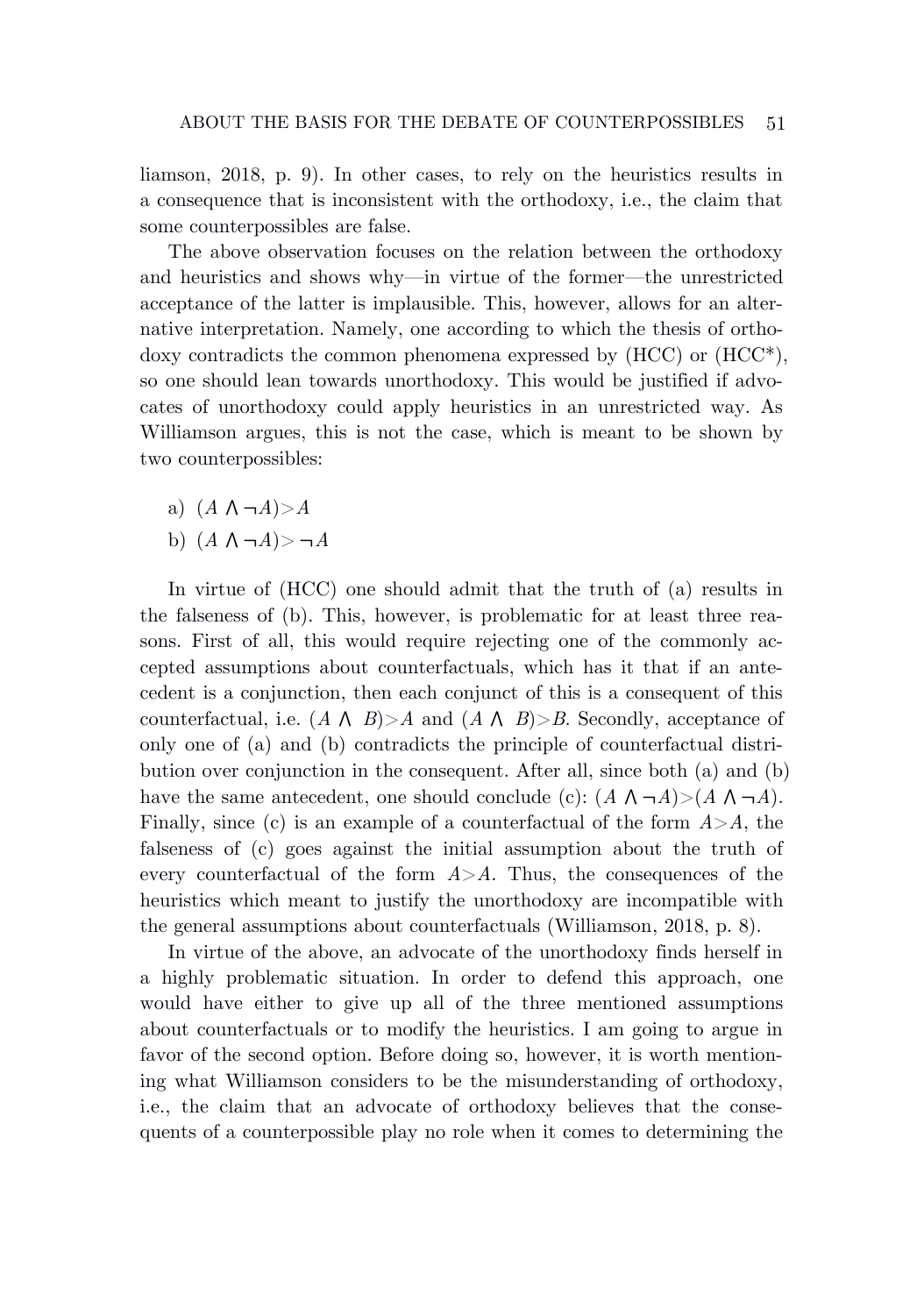truth-value of a given counterpossible. This charge has been formulated by Beritt Brogaard and Joe Salerno:

Counterpossibles are trivial on the standard account. By "trivial", we mean vacuously true and semantically uninformative. Counterpossibles are vacuously true in that they are always true; an impossibility counterfactually implies anything you like. And relatedly, they are uninformative in the sense that the consequent of a counterpossible makes no contribution to the truth-value, meaning or our understanding of the whole. (Brogaard & Salerno, 2013, p. 642)

The problem that Brogaard and Salerno pointed out is often considered an indirect motivation for rejecting the orthodoxy in favor of the unorthodoxy. According to Williamson, the charge is based on a misinterpretation of the first of these (Williamson, 2018, p. 4–5).

## A CONSEQUENT OF A COUNTERPOSSIBLE

Williamson's argument is of the form of a reduction ad absurdum, and the crucial part of it is an analogy with other types of vacuously true counterfactuals, i.e., counterfactuals with necessarily true consequents. In virtue of this, it is claimed that if advocates of the orthodoxy claimed that the consequent of a counterpossible played no role in its truth-value, then the vacuous truth of a counterfactual with a necessarily true consequent would be independent of its antecedent. This would allow for a particular type of counterfactual, namely one which has an impossible antecedent and a necessarily true consequent:

(10) "If 6 were prime, 35 would be composite" (Williamson, 2018, p. 5).

Following the criticism of the orthodoxy—Williamson claims—one would have to admit that both the antecedent and the consequent of (10) have no contribution to the truth-value of this counterfactual. This, however, is implausible for without an antecedent and a consequent what is left is a bare form of the counterfactual sentence, which cannot give a truth-value on its own. If this is the consequence of the argument, then it is misleading for none of the advocates of orthodoxy would like to hold such a ridicules thesis (Williamson, 2018, p. 5).

If Williamson is right, the critique of orthodoxy should either argue that the mentioned "ridiculous thesis" indeed is a consequence of the or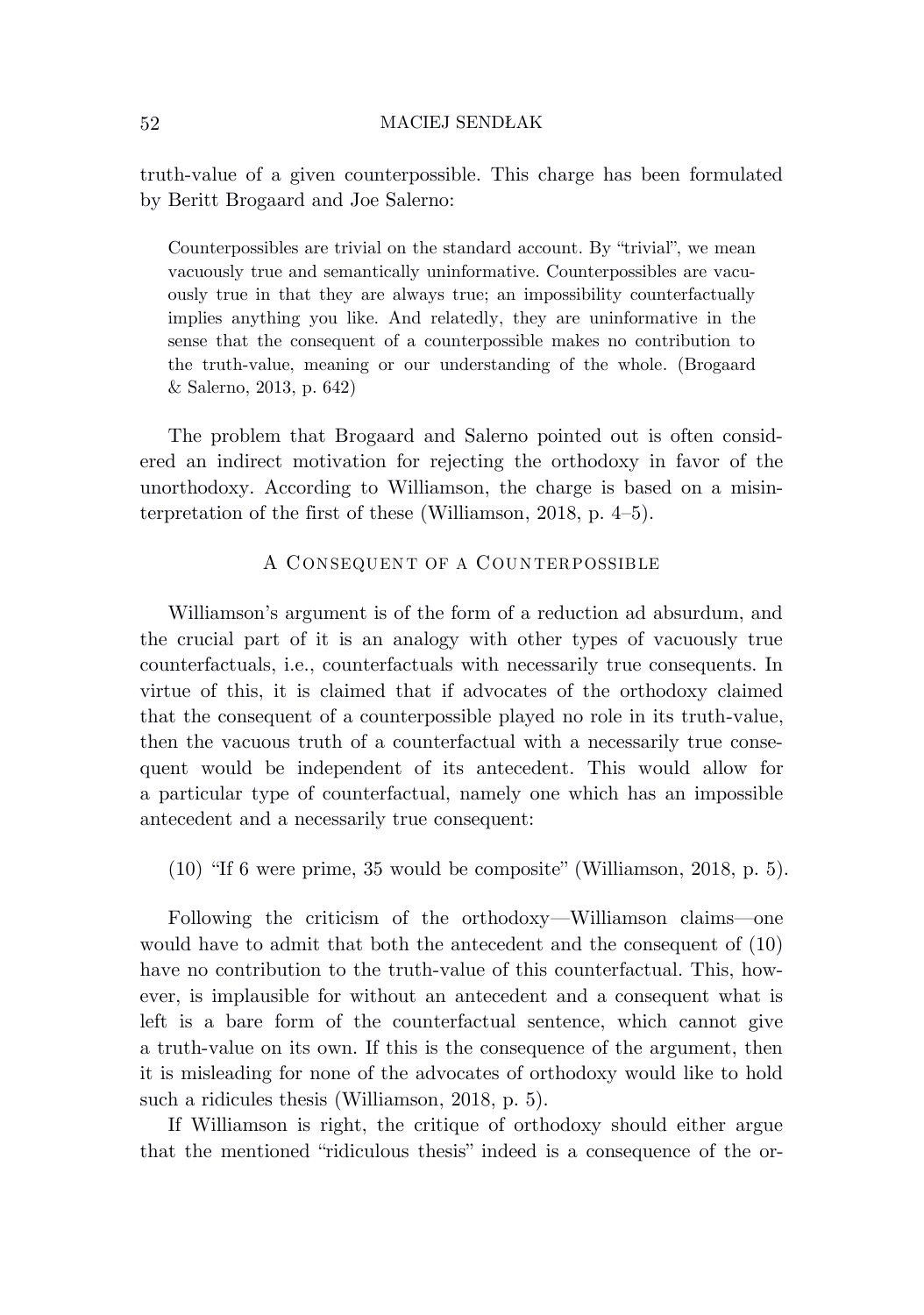thodoxy or point out that this thesis is not a consequence of Brogaard and Salerno's charge. Choosing the latter option, I am going to argue that there is no need to believe that the mentioned charge results in ascribing to the orthodoxy the view that (10) is true in virtue of being a counterfactual.

What is key for Williamson's analysis is the question of what is the bare form of the counterfactual sentence. If we assume that the bare form of disjunction is the expression of the form *p*∨*q*, then the bare form of the counterfactual sentence is  $A > C$ . The mere form does not allow for the determination of the truth-value of a counterfactual, which is reflected in the fact that philosophers of conditionals provide additional truthconditions.<sup>6</sup> Likewise, the bare form of disjunction does not determine the truth value of *p*∨*q*. While it is difficult to agree that the mere structure of (10) determines the truth value of it, one may question whether this is a consequence of the charge of Brogaard and Salerno. It seems that there are two reasons to believe that the claim that the consequent of counterpossibles does not contribute to the truth-value of the whole does not entail the thesis that (10) is true only in virtue of being a counterfactual.

The first reason is that if the claim mentioned above had been a consequent of Brogaard and Salerno's charge, the charge would have it that, in virtue of the orthodoxy, counterpossibles such as  $(8^*)$  "If whales were fish, *C*" are vacuously true. This, however, would change the original subject of the charge, for this would be a problem of the vacuous truth of not well-formed formulas. This is due to the assumption that the counterfactual is a logical connective of two sentential arguments (*A* and *C*). Thus, in order to estimate the truth-value of it, both arguments should be satisfied by sentences. (8\*) does not satisfy this for it contains one sentence and one sentential variable.<sup>7</sup>

While the belief in the truth of  $(8^*)$  is controversial, this is not the aim of the original criticism of the orthodoxy. The aim is the thesis that regardless of what  $C$  is substituted by  $(8^*)$  will be vacuously true. In this

 $6$  Williamson did not write explicitly what he means by "the bare form" of (10). Thus, one may raise doubts about whether the proposed " $A > C$ " is actually the bare form of a counterfactual, for while this may represent the structure of (10), this does not reflect the modal status of its antecedent and the consequent.

<sup>7</sup> Based on the analogy to the bare form of disjunction, for every disjunction, where one of the disjuncts is "2+2=4" is true, this does not mean that "2+2=4 or  $p^{\prime\prime}$  (or "2+2=4  $\vee$   $p^{\prime\prime}$ ) is true. After all, these are not well-formed formulas.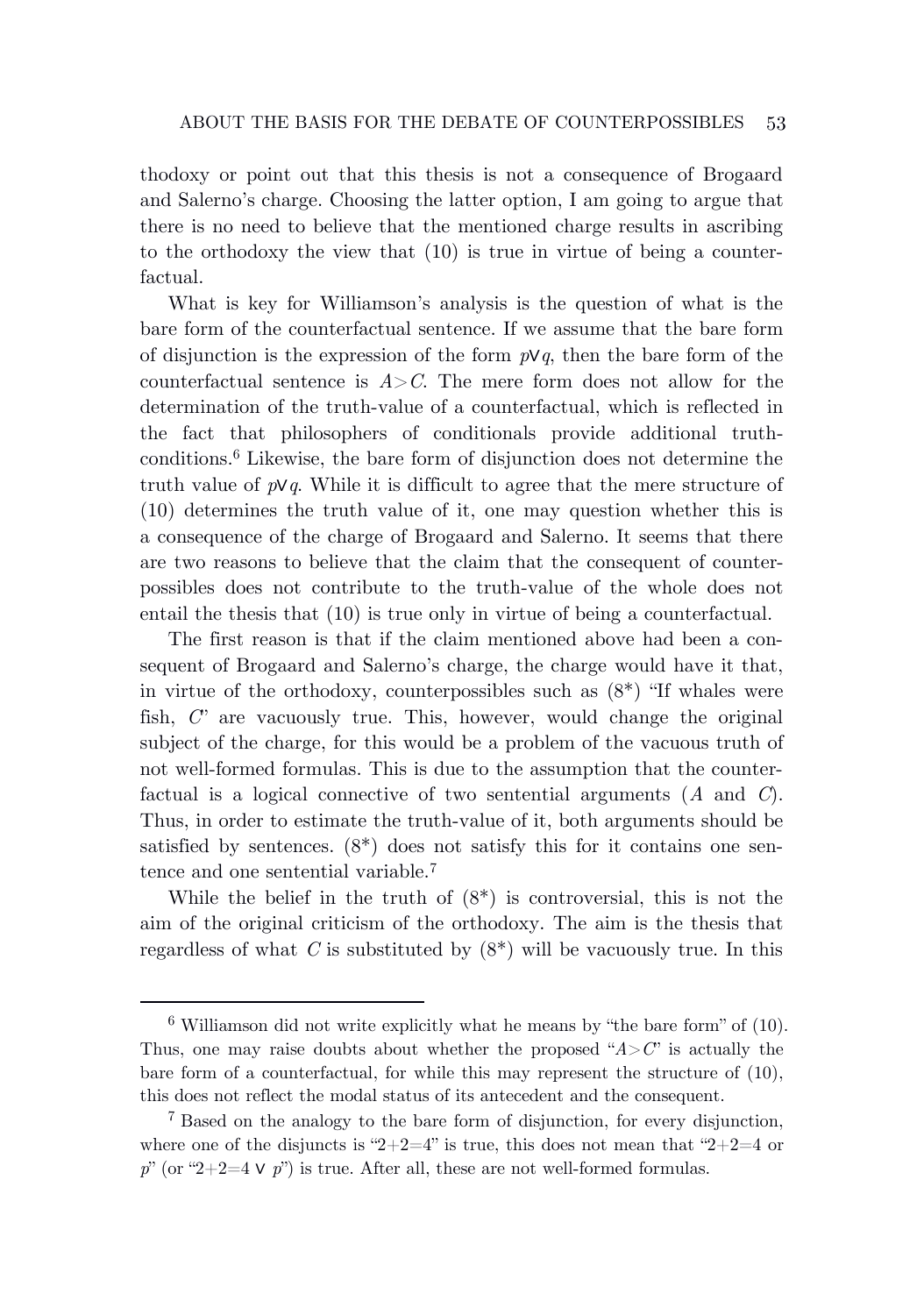sense, a consequent of a counterpossible makes no contribution to the truth-value of the whole. Thus, one may question whether the consequence of Brogaard and Salerno's charge is the thesis that orthodoxy has it that what makes (10) true is the fact that is has the structure of  $A > C$ .

Secondly, if one asks an advocate of orthodoxy for motivations to believe in the vacuous truth of  $(4-9)$ , she would say that this is so due to the impossibility of their antecedents. If we asked what makes the sentences "Even if Christopher Columbus had reached the place he was planning to reach in 1492, 36 would be composite" true, she would say that this is due to the necessary truth of the consequent. Both of these conditions—in virtue of orthodoxy—are sufficient to believe in the vacuous truth of the mentioned counterfactuals. Likewise, the truth of (10) is not grounded in the fact that the antecedent is impossible, and the fact that the consequent is necessarily true. What—in virtue of orthodoxy makes (10) true is rather the fact that this satisfies a disjunction of conditions: a counterfactual is true whenever its antecedent is impossible, or the consequent is necessarily true. In the first case, the consequent plays no role in evaluation, in the second, the antecedent does not contribute to the truth-value.

This shows that contrary to what Williamson suggests, the criticism of orthodoxy does not have to entail the above-mentioned ridiculous thesis that (10) is true because of its structure. Nevertheless, the acceptance of orthodoxy results in the consequence that the impossibility of the antecedent determines the truth-value of the counterfactual. Thus, the consequent of a counterpossible (its meaning, modal status, or truth-value) makes no contribution to the truth-value of the whole expression.

## H EURISTICS MODIFIED

The above allows us to move back to the question of heuristics. Timothy Williamson argues that the unrestricted acceptance of these is equally problematic for an advocate of orthodoxy as it is for the critiques of this approach. Thus, one should not consider them as a plausible motivation for rejecting orthodoxy in favor of orthodoxy. This is so due to the incompatibility of heuristics and the above-mentioned three principles that were meant to regulate the use of counterfactuals in general. In virtue of this, it is worth considering whether it is possible to provide such an alternative formulation of heuristics that on the one hand would justify the intuitions of different truth-values of counterfactuals (of possible or im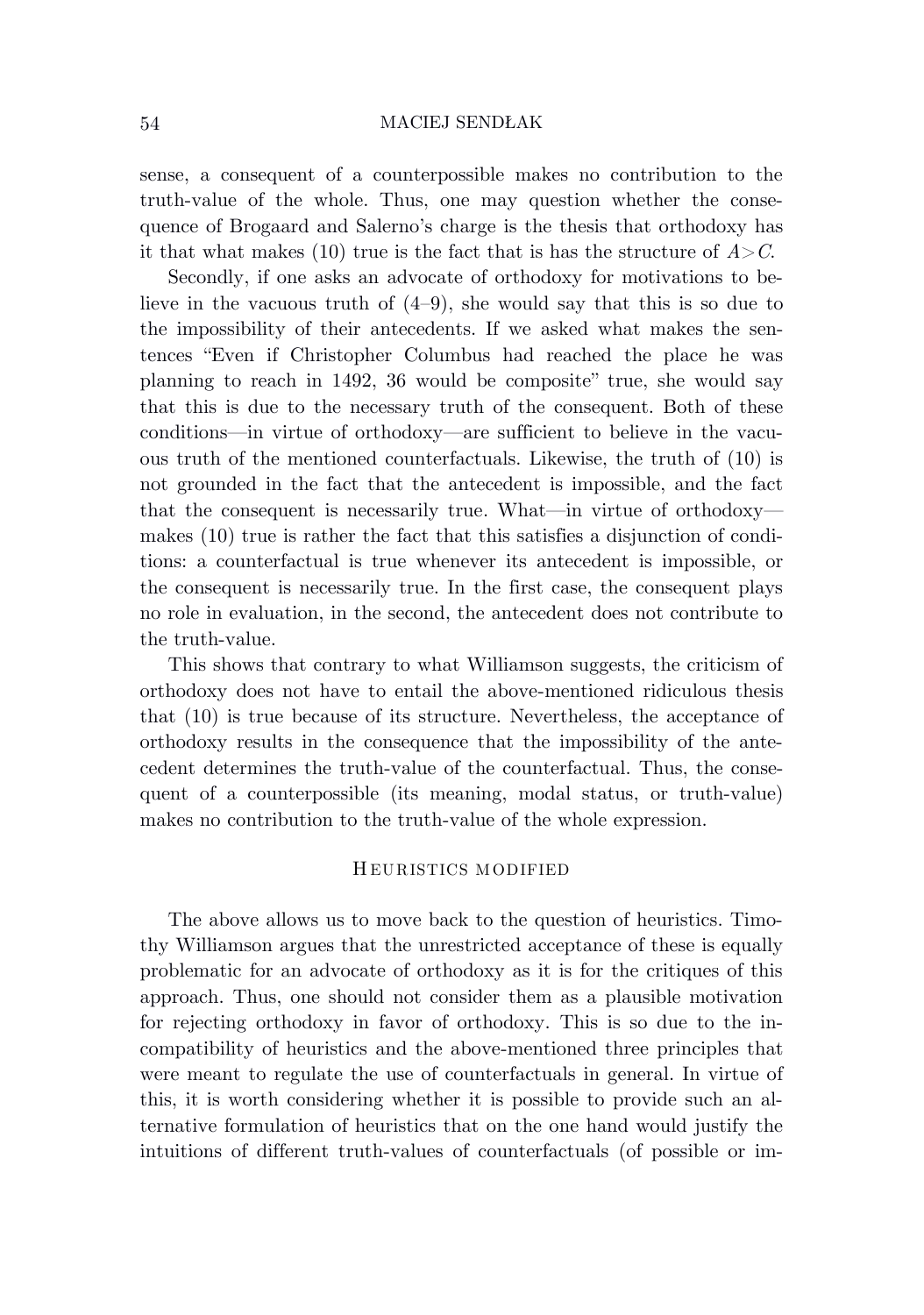possible antecedents), and on the other hand would not be in tension with the truth of (a) and (b).

It seems that the source of the incompatibility of (HCC\*) and the truth of (a) and (b) is that while the consequents of (a) and (b) are incompatible with each other, each of them is compatible with the antecedent  $A \wedge \neg A$ . After all, if the antecedent is of the form of conjunction, the consequent can be any of the conjuncts. Likewise, in the case of orthodoxy, where the inconsistency of  $\ddot{A}$  and  $\neg A$  does not preclude making them both consistent consequences of the impossible antecedent. This shows how crucial for the evaluation of counterfactuals is the antecedent and might be a good starting point for a reformulation of heuristics. If one would like to express orthodoxy in terms of heuristics one could say that "Assuming the possibility of *A*, if you accept one of  $A > C$  and  $A > \neg C$ , reject the other." This seems to reflect the way in which advocates of orthodoxy think about counterfactuals. At the same time, this shows that the tension between  $A > C$  and  $A > \neg C$  arises only if *A* is possible. Thus, one can formulate orthodoxy's heuristics, which has it that:

(HCC\*\*) "If *A* does not allow for the simultaneous acceptance of them both, if you accept one of  $A > C$  and  $A > \neg C$ , reject the other."

Somehow similar heuristics apply to the unorthodoxy as well. The difference here lies in the fact that the impossibility of *A* is not a sufficient condition for the acceptance of both  $A > C$  and  $A > \neg C$ . This, however, does not have to be a deal-breaker, for (HCC\*\*) says nothing about what exact conditions  $\tilde{A}$  has to satisfy. Thus,  $(HCC^{**})$  can be easily accepted by unorthodoxy to expresses the motivation for this view. This can be done by claiming that while  $(A \land \neg A) > A$  and  $(A \land \neg A) > \neg A$  have opposite consequences, both are true due to the fact that both consequences are compatible with the antecedent. Thus, in this particular case, the antecedent does allow for the simultaneous acceptance of both counterfactuals.

It should be noted that regardless of whether one favors orthodoxy or unorthodoxy, the majority of counterfactuals satisfy (HCC\*). Nevertheless, there are also examples of pairs of counterfactuals with opposite consequents, which makes it implausible to use the mentioned heuristics in an unrestricted way. This makes (HCC\*) misleading and merely partly reflecting the way in which we use counterfactuals. The more accurate formulation of heuristics is (HCC\*\*), which—contrary to (HCC) and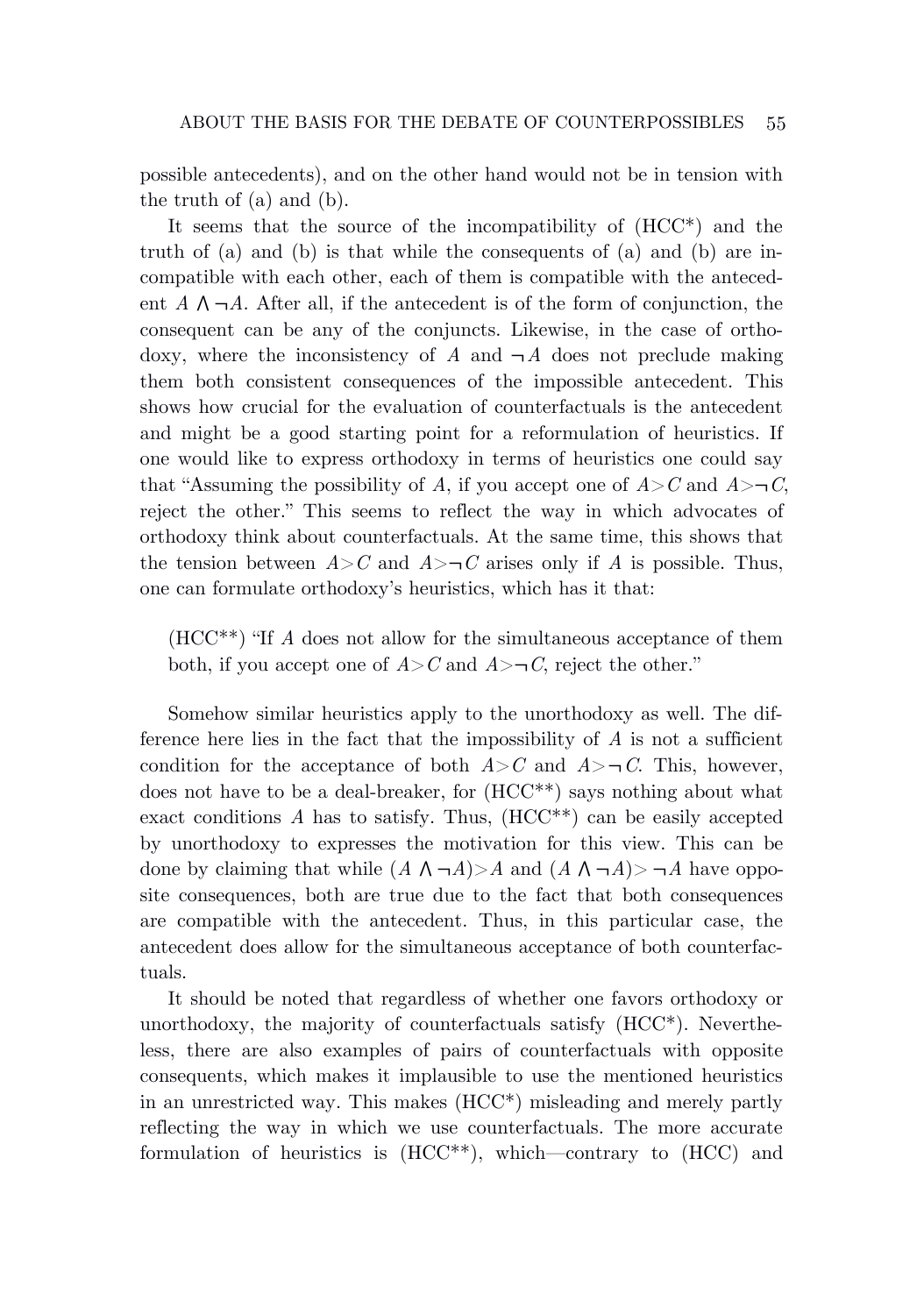(HCC\*)—does not have to be restricted to a particular type of counterfactuals. Moreover, this can be applied by both the orthodoxy and the unorthodoxy. Considering the lack of restriction in the application of (HCC\*\*), there is a good reason to consider this not as a misleading heuristics, but rather as a normative rule, which expresses the relation between counterfactuals that have the same antecedents, but opposite consequents.

Nevertheless, if one accepts (HCC\*\*), there is a question of why this is supposed to support the unorthodoxy analysis of counterpossibles. After all, this rule equally supports the orthodoxy, which suggests that this does not move us closer to the finding of an adequate approach towards counterpossibles. While this may be the case, one of the theoretical benefits of acceptance of  $(HCC^{**})$  is that this justifies the thesis of this paper, i.e., the consistency of the unorthodoxy motivation and other commonly accepted rules of counterfactuals.

The consistency of the unorthodoxy does not have to end the debate over an adequate analysis of counterfactuals. For—as Timothy Williamson claims—advocates of the unorthodoxy have to believe in impossible worlds, which (along with other assumptions of the unorthodoxy) results in implausible hybrid semantics. Compared to this, the unified orthodox approach seems to be more attractive (Williamson, 2016b). This leads to a consideration of methodological aspects of the debate over counterpossibles.

## M ETHODOLOGICAL ASPECTS

Since the acceptance of (HCC\*\*) is consistent both with the orthodoxy and the unorthodoxy, one may believe that the debate can be framed as a clash of intuitions with respect to the adequate analysis of counterfactuals. Thus, one faces two alternatives. The first one is a simple model, which—for the last decades—has been considered to be the default one, and which has it that every counterpossible is vacuously true. The alternative to this is a relatively new approach, which extend the worlds' domain by introducing impossible worlds, and which has it that some counterpossibles are false.

Considering their theoretical virtues, the two approaches highlight different methodological aspects. An advocate of orthodoxy points to the simplicity of her view, which is reflected in the simpler domain of the worlds. While simplicity is an essential theoretical virtue, this surely is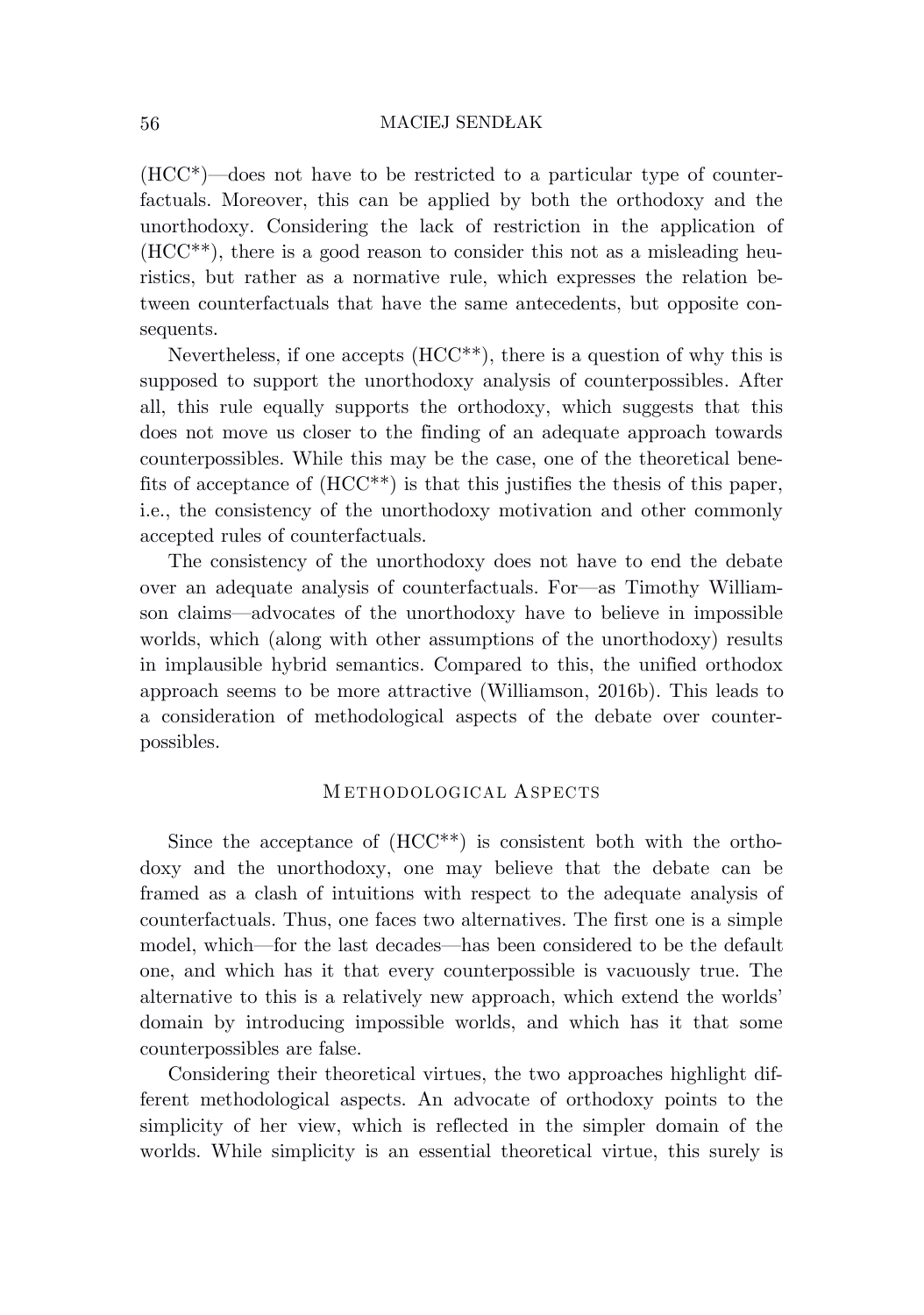neither the only one, nor the most important.<sup>8</sup> This is due to the fact that the alternative's being less simple might be well motivated by its higher explanatory power. This condition is implicitly included in the principle of parsimony (so-called "Occam's Razor"), which has it that "entities should not be multiplied beyond the necessity." While the principle is one of the most popular, the vast majority of philosophers usually focus only on its first part and overlook the second part. For it is not the case that entities should not be multiplied at all, but instead they should not be multiplied beyond necessity. It is justifiable to consider the mentioned necessity to be an explanation of data that are the subject of a given theory. Thus, the principle of parsimony should be interpreted as one which has it that if two theories have the same explanatory power, one should favor the simpler one, i.e., the theory which postulates fewer entities, hypotheses, axioms, etc.

In virtue of this, while the orthodoxy is with some respects simpler, the complexity of the unorthodoxy's alternative has a good reason. This is the higher explanatory power, which is reflected in taking into consideration pre-theoretical intuitions of different truth-values of counterfactuals such as  $(4-9)$ . Thus, the complexity of unorthodoxy does not have to be considered as a violation of the principle of parsimony. On the contrary, the entities that are in this case multiplied, are necessary for the explanation of the data.

This line of defense of unorthodoxy may be faced with the problem of officiousness. This problem arises when a theory is too sensitive when it comes to identifying data (Hitchcock & Sober, 2004). As philosophers who characterized this problem argue, we are often wrong when it comes to the recognition of what is the real data and what is merely "noise" in the data (Hitchcock  $\&$  Sober, 2004, p. 10). In such cases, we are faced with the problem of wrong identification of what is meant to be explained by a given theory. Accordingly, our expectation of a theory to explain a given phenomenon is unjustified.

The inaccurate identification of data may lead to further complications. After all, if we consider what is merely noise to be real data, there is a risk of introducing unjustified changes in the original theory or simply rejecting the original theory in favor of the new one. This often happens because of a wrongly construed counterexample to the original theory

<sup>8</sup> It seems that some consider the parsimony to be merely a question of the aesthetic aspect of a given theory (Barcan Marcus, 1995, p. 199).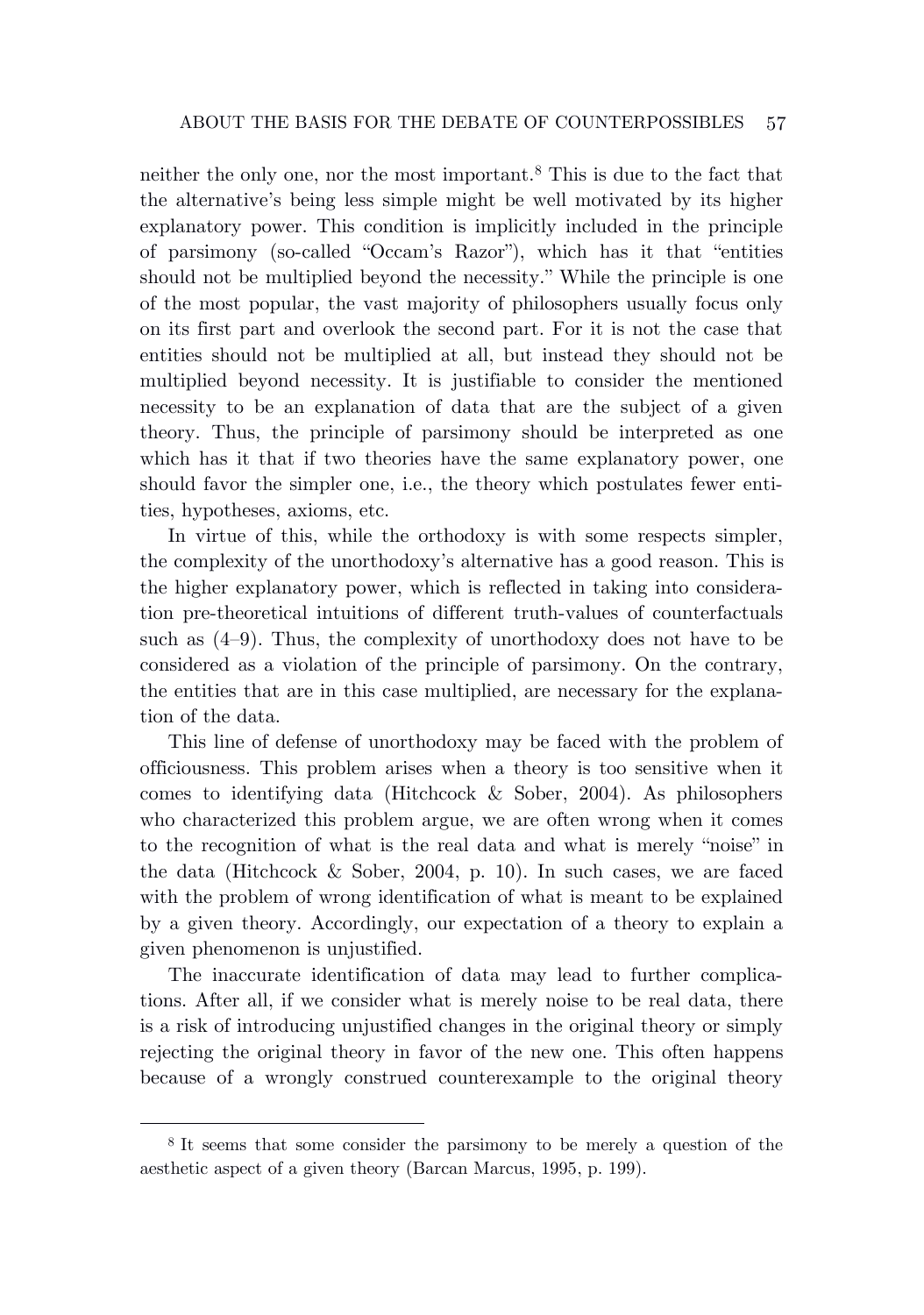(Williamson, 2018). As Williamson claims, counterfactuals such as (4–9) can be considered such wrongly construed counterexamples. What makes them inadequate is that the intuition they are supposed to reflect is based on the (HCC), which is meant to be implausible.

If the main reason for which the unorthodoxy is implausible is meant to be due to  $(HCC)$  or  $(HCC^*)$ , an advocate of this approach might point to (HCC\*\*). As I have argued, this seems to go along with the way in which we ascribe truth-values of counterfactuals. At the same time, this is general enough to be consistent with both orthodoxy and unorthodoxy. Importantly, this allows for an indication of the consistency of the latter.

## REFERENCES

Barcan Marcus, R. (1995). *Modalities*. Oxford: Oxford University Press.

- Bennett, J. (2003). *A Philosophical Guide to Conditionals*. Oxford: Oxford University Press.
- Berto, F. (2013). Impossible Worlds. In: E. N. Zalta (Ed.), *The Stanford Encyclopedia of Philosophy*. Retrieved from:

http://plato.stanford.edu/entries/impossibleworlds

- Brogaard, B., Salerno, J. (2013). Remarks on Counterpossibles. *Synthése*, *190*(4), 639–660.
- Edgington, D. (1995). On Conditionals. *Mind*, *104*(414), 235–329.
- Emery, N., Hill, C. (2017). Impossible Worlds and Metaphysical Explanation: Comments on Kment's "Modality and Explanatory Reasoning". *Analysis*, *77*(1), 134–148.
- Grice, H. P. (1975). Logic and Conversation. In: P. Cole, J. Morgan (Eds.), *Syntax and Semantics, 3: Speech Acts* (41–58). New York: Academic Press
- Hitchcock, C., Sober, E. (2004). Prediction Versus Accommodation and the Risk of Overfitting. *British Journal for the Philosophy of Science*, *55*(1), 1–34.
- Jackson, F. (1988). *Conditionals*. Oxford: Blackwell.
- Lewis, D. (1973). *Counterfactuals*. Oxford: Blackwell.
- Lewis, D. (1986). *On the Plurality of Worlds*. Oxford: Blackwell.
- Nolan, D. (1997). Impossible Worlds: Modest Approach. *Notre Dame Journal of Formal Logic*, *38*(4), 535–572.